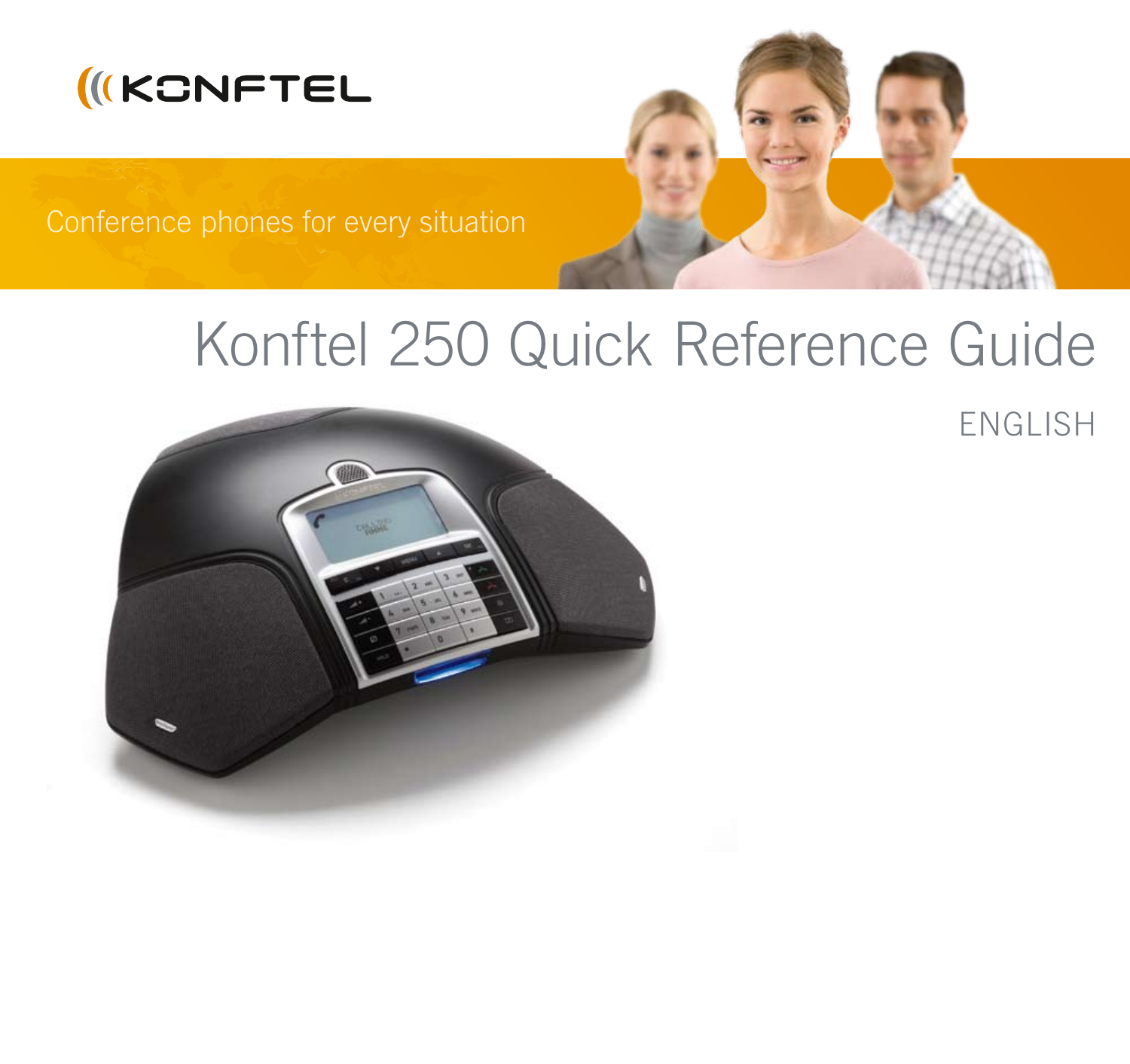## **DESCRIPTION**

The Konftel 250 is a conference phone that can be connected to analogue telephone sockets.

A user guide with detailed instructions about connectivity options and features is available on our website: www.konftel.com/250.

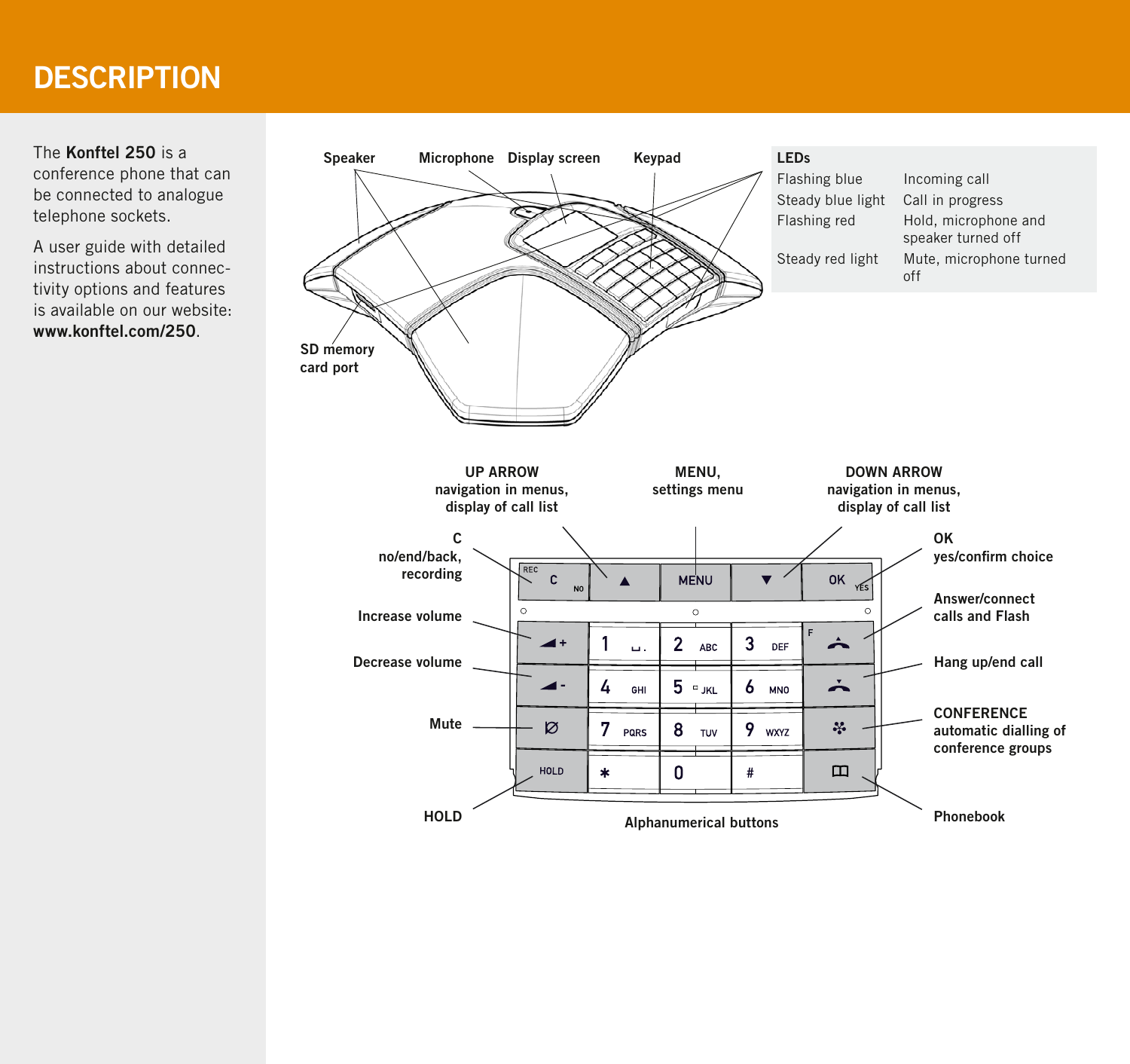## **DESCRIPTION**

## Navigate in menus and make settings

- **⇒ Press MFNU**
- $\Rightarrow$  Select the option you want from the menu using the arrow keys. Press OK to confirm.
- $\Rightarrow$  Cancel the setting or go back one level in the menu by pressing C.
- $\Rightarrow$  Quit the menu by pressing **MENU** again.
- $\circled{1}$  Note that after you have made changes to a setting, you must press **OK** to activate the setting.

#### Menu tree

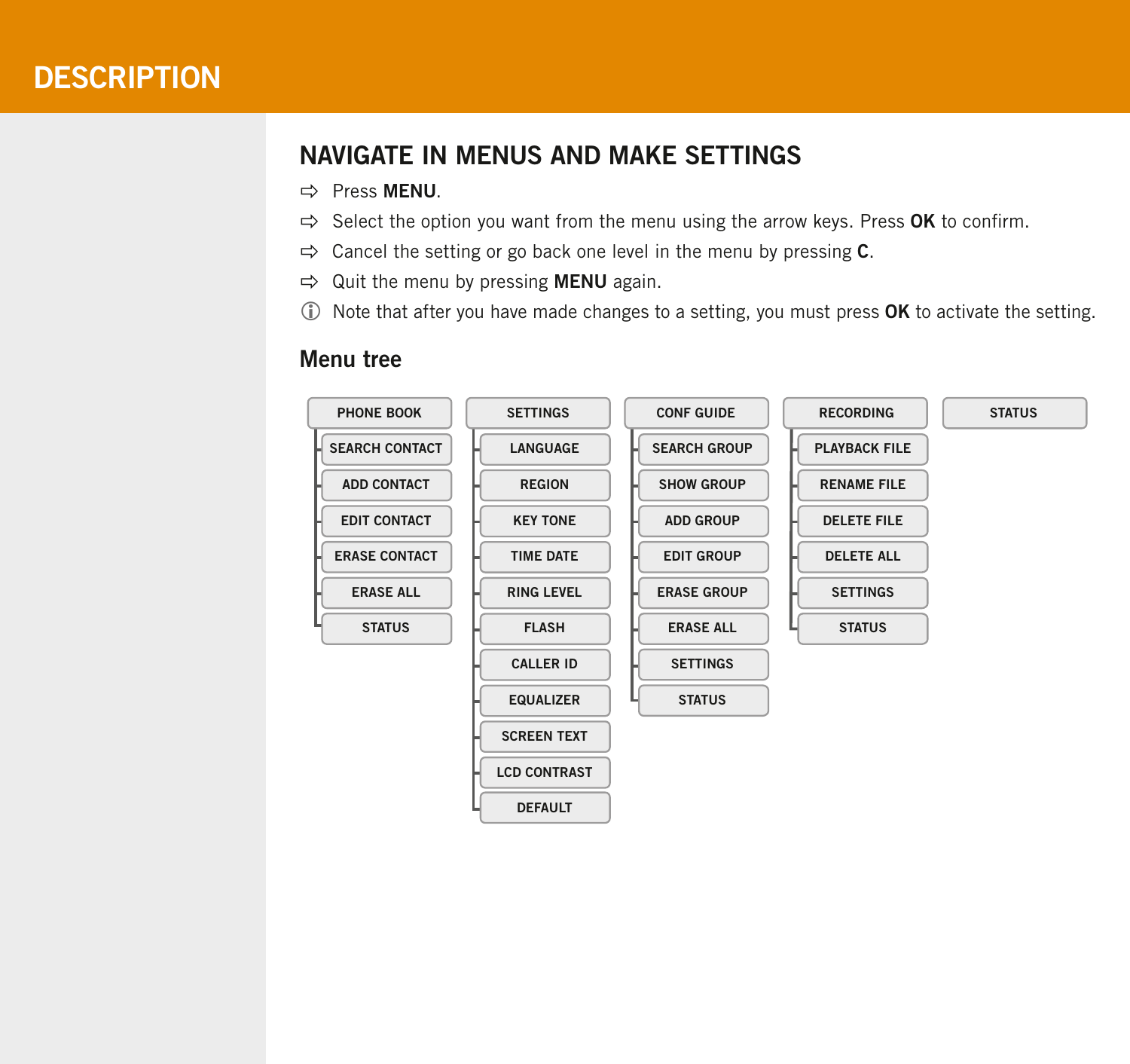## **CONNECTION**

## Connecting and installing the unit

- $\Rightarrow$  Connect the Konftel 250 to an analogue line as illustrated.
- $\Rightarrow$  Plug into the mains using the power adapter as illustrated.
- $\Rightarrow$  Place the conference phone in the middle of the table.



#### Select region and language

The first time the Konftel 250 is started, you will be required to select the region in which you are located. The Konftel 250 then automatically configures to the telecom network for that region.

- $\Rightarrow$  Select the region in which you are located. Click **OK** to confirm your selection.
- You can use the arrow buttons to press an alphanumeric button to jump to the first region that starts with that letter in the list.
- $\Rightarrow$  Select the language you want. Click OK to confirm your selection.
- Select MENU > SETTINGS if you want to set the date and time or make other adjustments.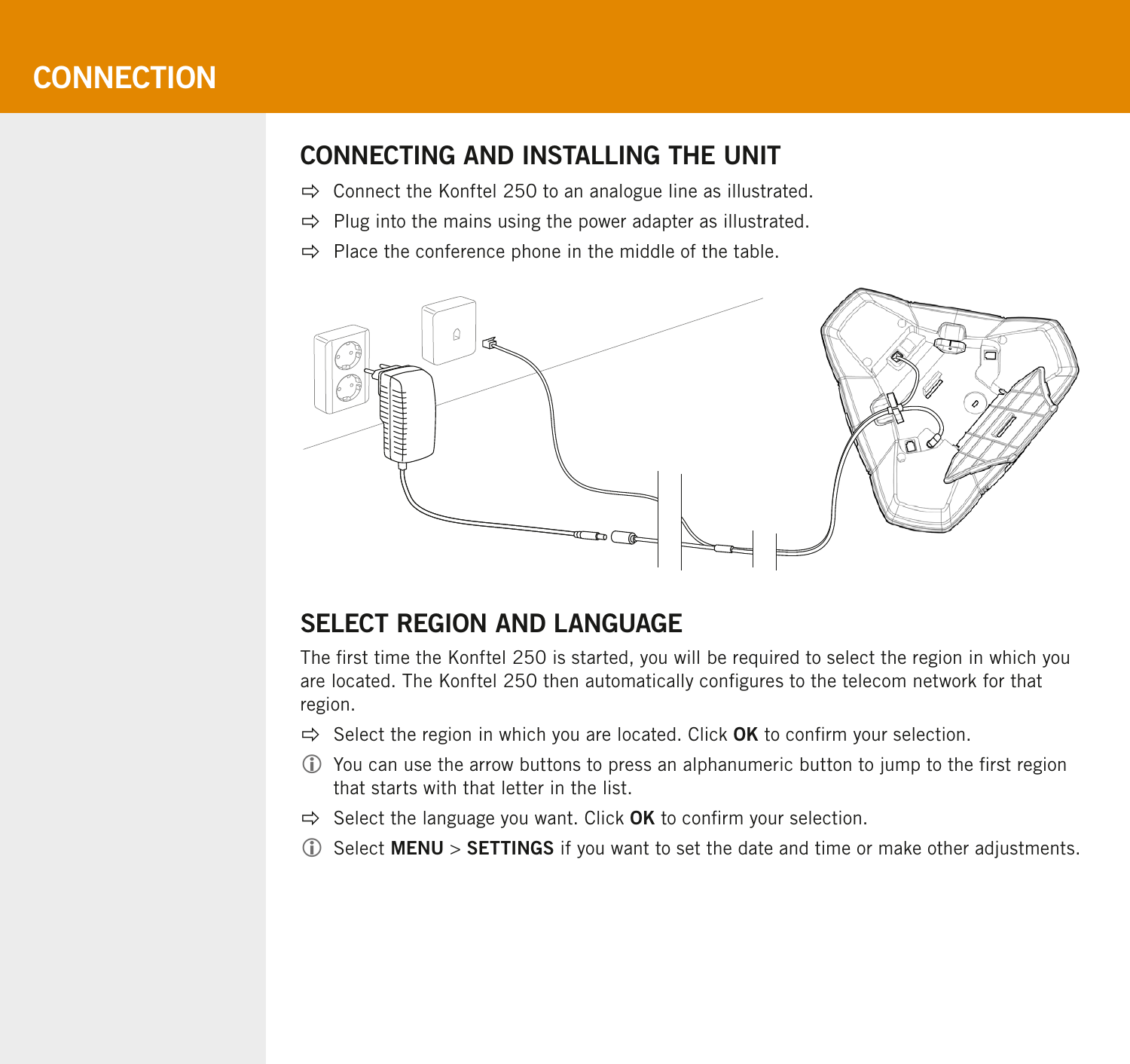## Answering and making calls

#### Answering calls

*A ring tone is heard and the blue LEDs start flashing.*

 $\Rightarrow$  Press  $\triangle$  to answer. *The LEDs show a steady blue light.*

## Making calls

- $\Rightarrow$  Dial the number.
- $Arr$  Press  $\triangle$ .

*The number is called and the LEDs show a steady blue light.* 

## Redialling

 $\Rightarrow$  Press an arrow key.

*The most recent call is displayed.*

- $\Rightarrow$  Use the arrow keys to scroll through the call list.
- $Arr$  Press  $\triangle$ .

*The number you have selected is dialled.* 

## Calling from the phonebook

Please refer to the manual for instructions on adding and updating numbers in the phonebook.

 $\Rightarrow$  Press and hold down an alphanumerical button for two seconds.

*The phonebook appears on the display screen. The pre-programmed names appear in alphabetical order, starting with the button's first letter.* 

- $\Rightarrow$  I lse the arrow buttons to mark the name in the phonebook.
- $Arr$  Press  $\triangle$ .

*The number you have selected is dialled.*

## During a call

## Adjusting the speaker volume

 $\Rightarrow$  Adjust the speaker volume using the keys  $\blacktriangleleft$  + and  $\blacktriangleleft$  -.

## Mute and hold

 $\Rightarrow$  Press  $\oslash$  (Mute) to turn the microphone off.

*The LEDs change from blue to red. The other party cannot hear what you are saying.* 

- $\Rightarrow$  Press  $\varnothing$  (Mute) to reconnect the call.
- $\Rightarrow$  Press HOLD to put the call on hold.

*The LEDs change from blue to flashing red. Both the microphone and the speaker are turned off and the call is on hold.* 

 $\Rightarrow$  Press HOLD to reconnect the call.

## Ending calls

 $\Rightarrow$  End the call by pressing  $\rightarrow$ .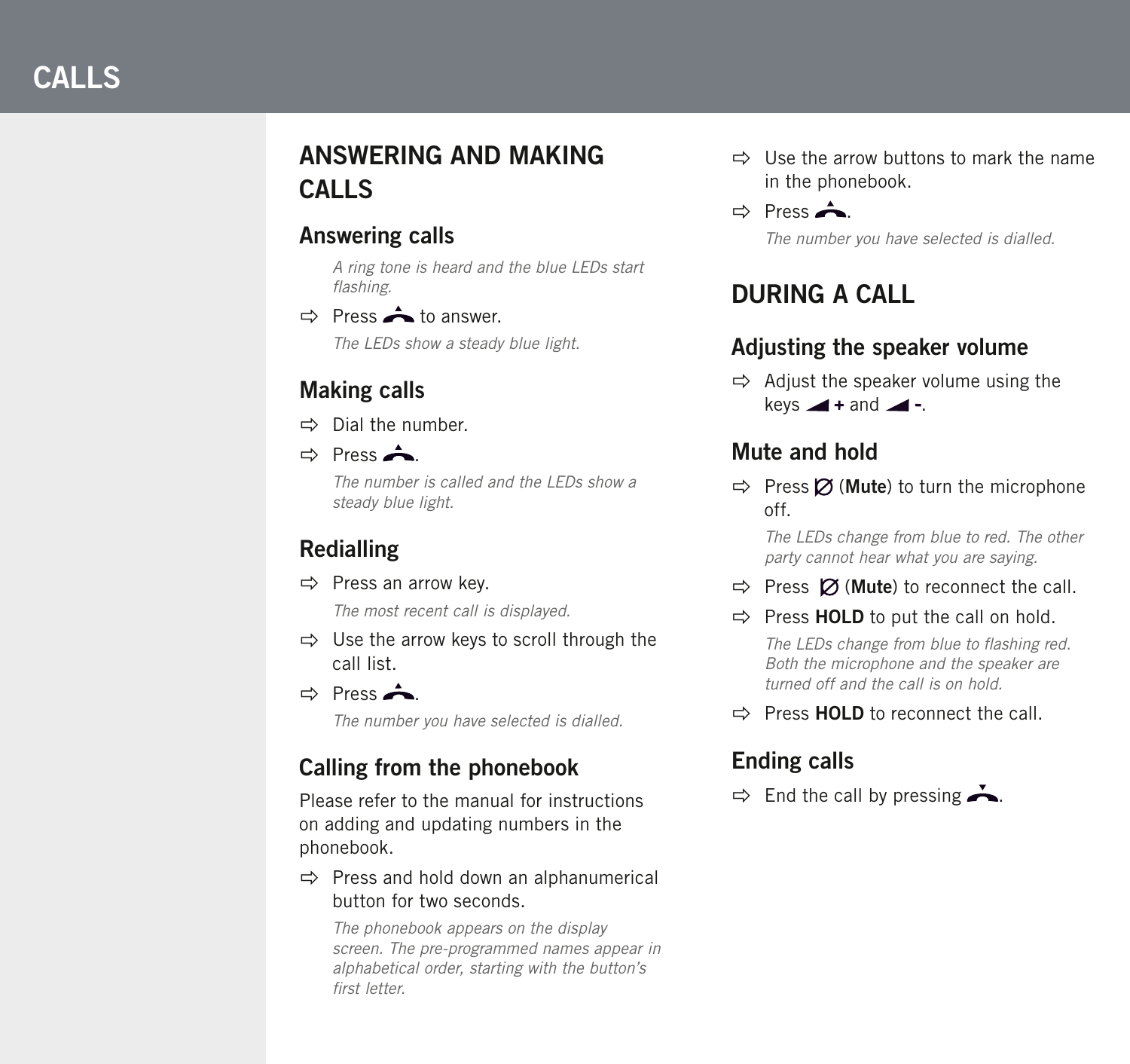## **RECORDING**

You can listen to a recorded phone conference on your Konftel 250 or a computer using an SD memory card reader. Recordings are saved in wav format and can be played back on your choice of media player.

## **RECORDING**

#### Start recording

 $\Rightarrow$  During a call, press the REC/C key and press OK to confirm.

*The recording symbol flashes on the display screen.*

## End recording

 $\Rightarrow$  Press the REC/C key for two seconds and press OK to confirm.

*The recording symbol is no longer displayed on the screen.*

## Mute function

 $\Rightarrow$  Press  $\oslash$  (Mute) during a call to turn off the microphone.

*The LEDs change from blue to red.* 

*The other party cannot hear what you are saying and only the called party is recorded.*

## Listening to a recording

- $\Rightarrow$  Select MENU > RECORDING > PLAYBACK FILE.
- $\Rightarrow$  Mark the folder you want (date) and press OK to confirm.

*A list of all recordings for the specified date is displayed. Names, date, time and length are displayed for each recording.* 

 $\Rightarrow$  Mark the recording you want and start the playback by pressing OK.

## Pause playback

- $\Rightarrow$  Pause the playback by pressing OK.
- $\Rightarrow$  Restart playback by pressing OK again.

## Move forward in the recording during playback

- $\Rightarrow$  Move forward in the recording by pressing arrow down or backward by pressing arrow up.
- The recording advances about 10 seconds every time you press the key.

## Stop playback

 $\Rightarrow$  Stop the playback by pressing C.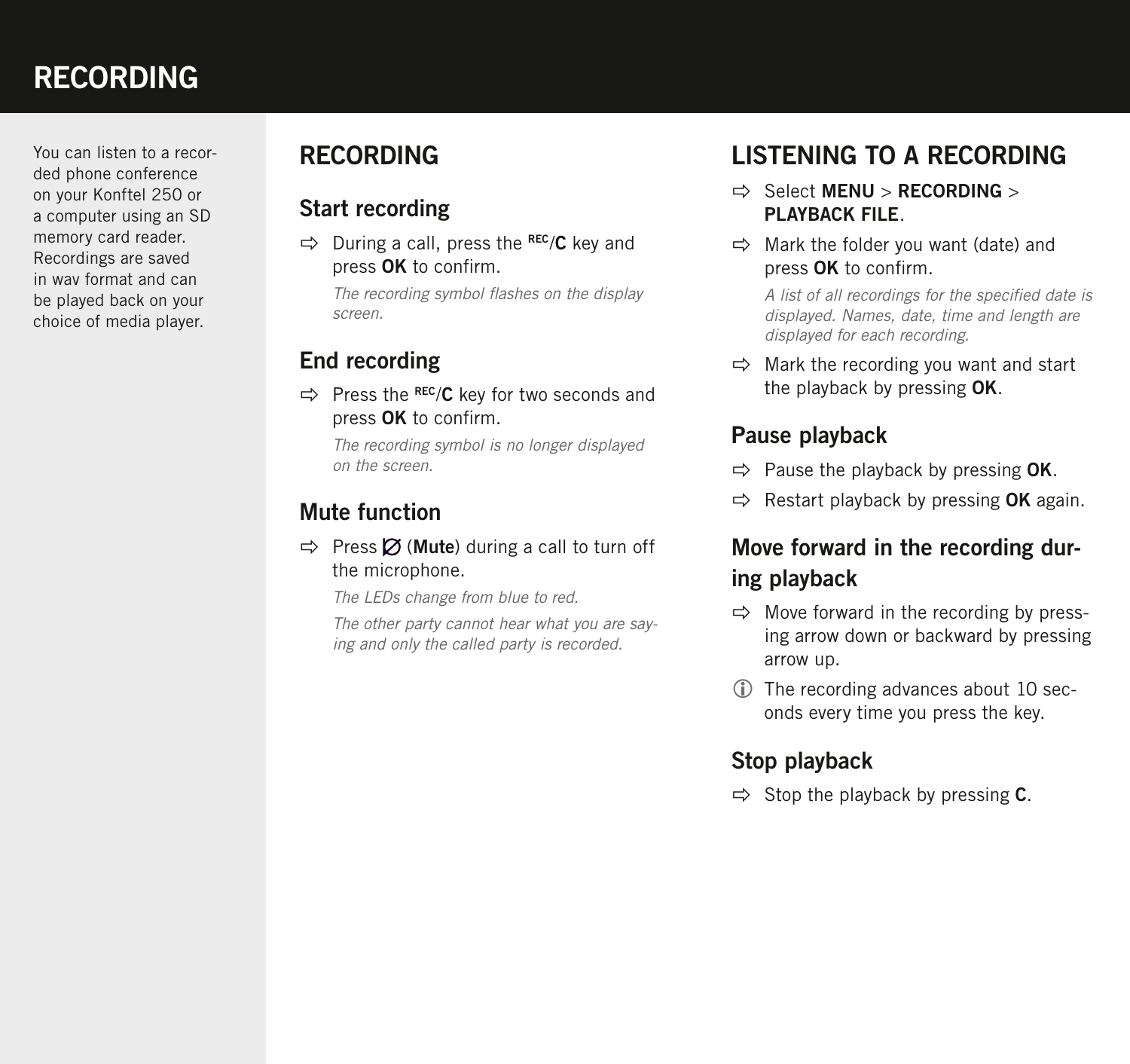## conference guide

#### The conference guide

makes it easy to set up calls with as many as six people. The conference guide helps you through the connection process and shows you explicitly what you should do. You can create 20 groups with six people in each, which means you don't need to remember any numbers. The conference call is set up by simply pressing a few keys.

If the call is connected through a PBX, it may be necessary to make certain selections and settings in the Konftel 250. Please refer to the manual or Konftel's website for information about how to make necessary settings.

## Conference guide

#### Creating conference groups

- $\Rightarrow$  Select MENU > CONF. GUIDE > ADD GROUP.
- $\Rightarrow$  Enter a group name and press OK.
- $\Rightarrow$  Press OK to enter the first person.
- $\Rightarrow$  Write the name of the person and press OK to confirm. Write the number and press OK to confirm.
- $\Rightarrow$  Press OK to add another person and repeat the above steps.
- $\Rightarrow$  Conclude by pressing C.

#### Calling conference groups

- $\Rightarrow$  Press the  $\clubsuit$  (Conference) key.
- $\Rightarrow$  Select the conference group you want to call.

*The Konftel 250 dials the first person and asks you to confirm when the person answers.* 

- $\Rightarrow$  Press OK when the first person has answered.
- $\Rightarrow$  Continue in the same way for each person in the group.
- $\Rightarrow$  Press C if someone does not answer.

*The conference guide will ask you if you want to redial that person.* 

- $\Rightarrow$  Either press OK or C.
- If the person does not answer, you can either end the conference guide or continue to the next person.

## INSTANT conference calls

- $\Rightarrow$  Press the  $\clubsuit$  (Conference) key.
- $\Rightarrow$  Select INSTANT and press OK to confirm.
- $\Rightarrow$  Follow the conference guide in the same way as described above, but this time you have to dial the number of each participant.

## Add party to call

During a call, the  $\rightarrow$  button acts as Flash/R-pulse, which means it transmits commands to the PBX.

 $\Rightarrow$  Press  $\triangle$  (F).

*A second dialling tone is heard.* 

- $\Rightarrow$  Dial the second participant's number and wait for an answer.
- $\Rightarrow$  Press the  $\triangle$  (F) button and then 3.

*All three participants are now linked together in one call.*

 If you experience problems making multi-party calls: Different PBXs may require different signals. Please contact your telephone administrator or service provider.

#### If you don't get an answer

 $\Rightarrow$  Go back to the first call by pressing  $\triangle$  $(F)$ .